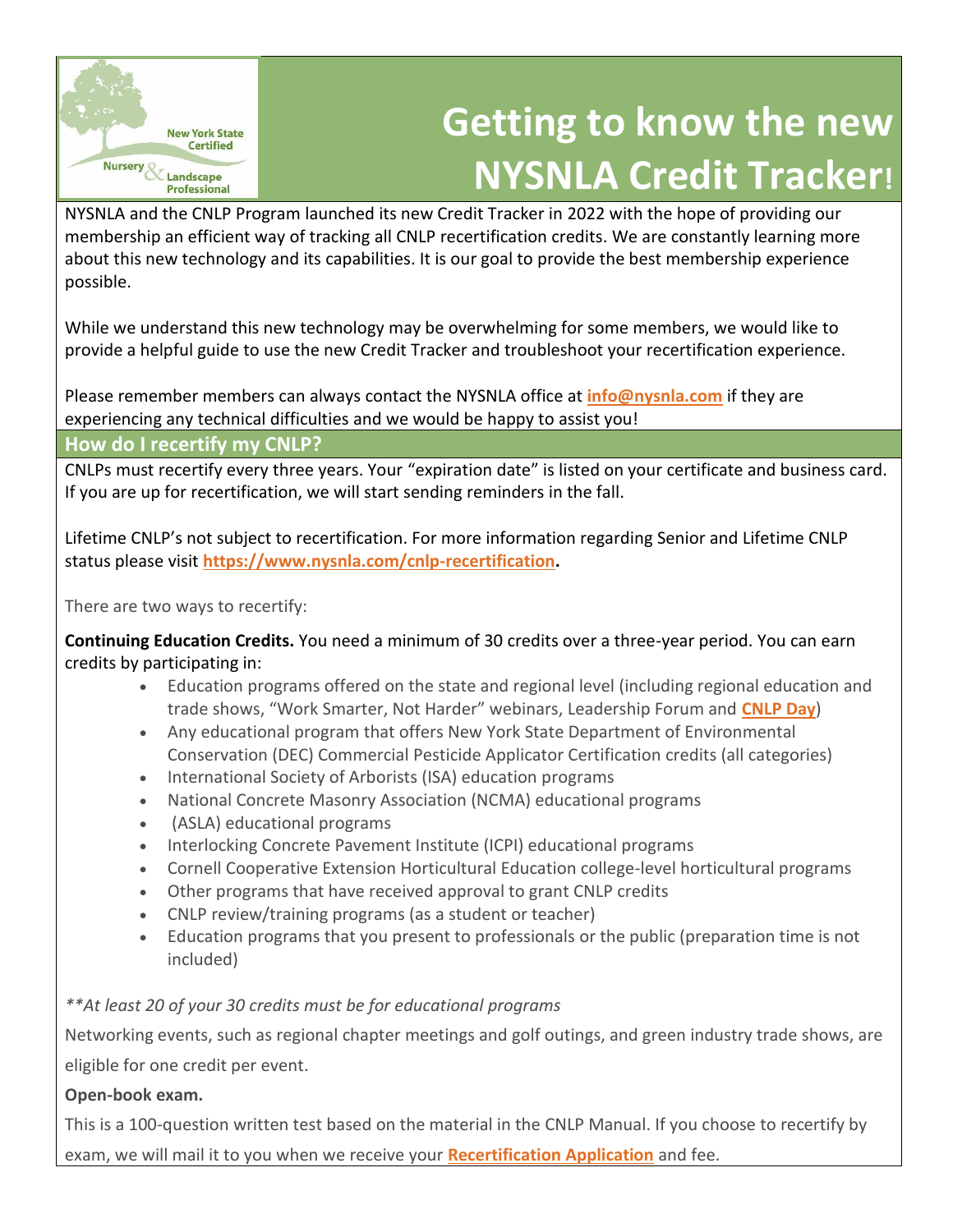# **CREDIT TRACKER FAQS**

## **How do I access my CE Tracker?**

Your Credit Tracker can be accessed from the *Quick Links* on the NYSNLA website (see arrow below). The *Quick Links* are a collection of orange buttons the run vertically on the right-hand side of the website. *Please note: button placement may vary based on web browser.*

| <b>Join Now</b><br><b>CNLP Login</b><br><b>Member Login</b><br>Search our site<br><b>Search</b><br><b>Quick Links</b><br><b>Why Join?</b><br>Why Join?<br>NYSNLA: Advancing Green IndustriesAdvancing New York StateGrow with Us!<br><b>Protecting You!</b><br>NYSNLA promotes the viability and business interests of the Empire State's green industries, drivers of economic<br>development across the state.<br><b>NYSNLA at the State Fair</b><br>Every day, NYSNLA fights and supports New York State's nursery and landscape professionals, and the businesses<br><b>VES On-Demand Webinars</b><br>and communities they connect. Through advocacy, education, communications and business services, NYSNLA is<br>the association for you!<br><b>Virtual Exhibit Hall</b><br>NYSNLA is ever vigilant-your voice across New York State government-from the Governor's Office<br><b>Credits Tracker</b><br>departments to the State Legislature. State leaders recognize NYSNLA as a valued source of informet<br>guidance on green industries. Our collective voice ensures that the needs of nursery and landscape professionals is<br>Once members are in their Credit Tracker, they will be able to add any credit they wish to be evaluated for their<br>recertification. To add credit, simply click on the <i>Add Credit</i> button in the upper right-hand side of your tracker page<br>(see arrow below).<br>NEW YORK STATE<br>NURSERY AND LANDSCAPE<br>About<br>Membership Representing You<br>Our Programs<br>Regions<br>Home<br>ASSOCIATION, INC.<br><b>CNLP Login</b><br>Member Logout<br><b>Join Now</b><br>iearch<br>Search our site.<br><b>Continuing Education Tracking</b><br>Hours total: 0<br>$\equiv$ SORT<br>export pd<br>Event / Session total: 0<br><b>Filter Credits</b><br>This member has no credits from the filters applied<br><b>APPLY FILTERS</b><br>RESET FILTERS<br><b>Date Range</b><br>Choose a start date<br>茴<br>To<br>Choose an end date<br>茴<br>Category<br>$\Box$ (None)<br><b>Added By</b><br>Administrator<br>$\Box$ Self | NEW YORK STATE<br>NURSERY AND LANDSCAPE<br><b>Nursery Landscape</b><br><b>Association, Inc.</b><br>ASSOCIATION, INC. | Home | About | Membership | Representing You | Our Programs | Regions |
|-------------------------------------------------------------------------------------------------------------------------------------------------------------------------------------------------------------------------------------------------------------------------------------------------------------------------------------------------------------------------------------------------------------------------------------------------------------------------------------------------------------------------------------------------------------------------------------------------------------------------------------------------------------------------------------------------------------------------------------------------------------------------------------------------------------------------------------------------------------------------------------------------------------------------------------------------------------------------------------------------------------------------------------------------------------------------------------------------------------------------------------------------------------------------------------------------------------------------------------------------------------------------------------------------------------------------------------------------------------------------------------------------------------------------------------------------------------------------------------------------------------------------------------------------------------------------------------------------------------------------------------------------------------------------------------------------------------------------------------------------------------------------------------------------------------------------------------------------------------------------------------------------------------------------------------------------------------------------------------------------------------------------------------------------------------------------|----------------------------------------------------------------------------------------------------------------------|------|-------|------------|------------------|--------------|---------|
|                                                                                                                                                                                                                                                                                                                                                                                                                                                                                                                                                                                                                                                                                                                                                                                                                                                                                                                                                                                                                                                                                                                                                                                                                                                                                                                                                                                                                                                                                                                                                                                                                                                                                                                                                                                                                                                                                                                                                                                                                                                                         |                                                                                                                      |      |       |            |                  |              |         |
|                                                                                                                                                                                                                                                                                                                                                                                                                                                                                                                                                                                                                                                                                                                                                                                                                                                                                                                                                                                                                                                                                                                                                                                                                                                                                                                                                                                                                                                                                                                                                                                                                                                                                                                                                                                                                                                                                                                                                                                                                                                                         |                                                                                                                      |      |       |            |                  |              |         |
|                                                                                                                                                                                                                                                                                                                                                                                                                                                                                                                                                                                                                                                                                                                                                                                                                                                                                                                                                                                                                                                                                                                                                                                                                                                                                                                                                                                                                                                                                                                                                                                                                                                                                                                                                                                                                                                                                                                                                                                                                                                                         |                                                                                                                      |      |       |            |                  |              |         |
|                                                                                                                                                                                                                                                                                                                                                                                                                                                                                                                                                                                                                                                                                                                                                                                                                                                                                                                                                                                                                                                                                                                                                                                                                                                                                                                                                                                                                                                                                                                                                                                                                                                                                                                                                                                                                                                                                                                                                                                                                                                                         |                                                                                                                      |      |       |            |                  |              |         |
|                                                                                                                                                                                                                                                                                                                                                                                                                                                                                                                                                                                                                                                                                                                                                                                                                                                                                                                                                                                                                                                                                                                                                                                                                                                                                                                                                                                                                                                                                                                                                                                                                                                                                                                                                                                                                                                                                                                                                                                                                                                                         |                                                                                                                      |      |       |            |                  |              |         |
|                                                                                                                                                                                                                                                                                                                                                                                                                                                                                                                                                                                                                                                                                                                                                                                                                                                                                                                                                                                                                                                                                                                                                                                                                                                                                                                                                                                                                                                                                                                                                                                                                                                                                                                                                                                                                                                                                                                                                                                                                                                                         |                                                                                                                      |      |       |            |                  |              |         |
|                                                                                                                                                                                                                                                                                                                                                                                                                                                                                                                                                                                                                                                                                                                                                                                                                                                                                                                                                                                                                                                                                                                                                                                                                                                                                                                                                                                                                                                                                                                                                                                                                                                                                                                                                                                                                                                                                                                                                                                                                                                                         |                                                                                                                      |      |       |            |                  |              |         |
|                                                                                                                                                                                                                                                                                                                                                                                                                                                                                                                                                                                                                                                                                                                                                                                                                                                                                                                                                                                                                                                                                                                                                                                                                                                                                                                                                                                                                                                                                                                                                                                                                                                                                                                                                                                                                                                                                                                                                                                                                                                                         |                                                                                                                      |      |       |            |                  |              |         |
|                                                                                                                                                                                                                                                                                                                                                                                                                                                                                                                                                                                                                                                                                                                                                                                                                                                                                                                                                                                                                                                                                                                                                                                                                                                                                                                                                                                                                                                                                                                                                                                                                                                                                                                                                                                                                                                                                                                                                                                                                                                                         |                                                                                                                      |      |       |            |                  |              |         |
|                                                                                                                                                                                                                                                                                                                                                                                                                                                                                                                                                                                                                                                                                                                                                                                                                                                                                                                                                                                                                                                                                                                                                                                                                                                                                                                                                                                                                                                                                                                                                                                                                                                                                                                                                                                                                                                                                                                                                                                                                                                                         | How do I add credit to my Credit Tracker?                                                                            |      |       |            |                  |              |         |
|                                                                                                                                                                                                                                                                                                                                                                                                                                                                                                                                                                                                                                                                                                                                                                                                                                                                                                                                                                                                                                                                                                                                                                                                                                                                                                                                                                                                                                                                                                                                                                                                                                                                                                                                                                                                                                                                                                                                                                                                                                                                         |                                                                                                                      |      |       |            |                  |              |         |
|                                                                                                                                                                                                                                                                                                                                                                                                                                                                                                                                                                                                                                                                                                                                                                                                                                                                                                                                                                                                                                                                                                                                                                                                                                                                                                                                                                                                                                                                                                                                                                                                                                                                                                                                                                                                                                                                                                                                                                                                                                                                         |                                                                                                                      |      |       |            |                  |              |         |
|                                                                                                                                                                                                                                                                                                                                                                                                                                                                                                                                                                                                                                                                                                                                                                                                                                                                                                                                                                                                                                                                                                                                                                                                                                                                                                                                                                                                                                                                                                                                                                                                                                                                                                                                                                                                                                                                                                                                                                                                                                                                         |                                                                                                                      |      |       |            |                  |              |         |
|                                                                                                                                                                                                                                                                                                                                                                                                                                                                                                                                                                                                                                                                                                                                                                                                                                                                                                                                                                                                                                                                                                                                                                                                                                                                                                                                                                                                                                                                                                                                                                                                                                                                                                                                                                                                                                                                                                                                                                                                                                                                         |                                                                                                                      |      |       |            |                  |              |         |
|                                                                                                                                                                                                                                                                                                                                                                                                                                                                                                                                                                                                                                                                                                                                                                                                                                                                                                                                                                                                                                                                                                                                                                                                                                                                                                                                                                                                                                                                                                                                                                                                                                                                                                                                                                                                                                                                                                                                                                                                                                                                         |                                                                                                                      |      |       |            |                  |              |         |
|                                                                                                                                                                                                                                                                                                                                                                                                                                                                                                                                                                                                                                                                                                                                                                                                                                                                                                                                                                                                                                                                                                                                                                                                                                                                                                                                                                                                                                                                                                                                                                                                                                                                                                                                                                                                                                                                                                                                                                                                                                                                         |                                                                                                                      |      |       |            |                  |              |         |
|                                                                                                                                                                                                                                                                                                                                                                                                                                                                                                                                                                                                                                                                                                                                                                                                                                                                                                                                                                                                                                                                                                                                                                                                                                                                                                                                                                                                                                                                                                                                                                                                                                                                                                                                                                                                                                                                                                                                                                                                                                                                         |                                                                                                                      |      |       |            |                  |              |         |
|                                                                                                                                                                                                                                                                                                                                                                                                                                                                                                                                                                                                                                                                                                                                                                                                                                                                                                                                                                                                                                                                                                                                                                                                                                                                                                                                                                                                                                                                                                                                                                                                                                                                                                                                                                                                                                                                                                                                                                                                                                                                         |                                                                                                                      |      |       |            |                  |              |         |
|                                                                                                                                                                                                                                                                                                                                                                                                                                                                                                                                                                                                                                                                                                                                                                                                                                                                                                                                                                                                                                                                                                                                                                                                                                                                                                                                                                                                                                                                                                                                                                                                                                                                                                                                                                                                                                                                                                                                                                                                                                                                         |                                                                                                                      |      |       |            |                  |              |         |
|                                                                                                                                                                                                                                                                                                                                                                                                                                                                                                                                                                                                                                                                                                                                                                                                                                                                                                                                                                                                                                                                                                                                                                                                                                                                                                                                                                                                                                                                                                                                                                                                                                                                                                                                                                                                                                                                                                                                                                                                                                                                         |                                                                                                                      |      |       |            |                  |              |         |
|                                                                                                                                                                                                                                                                                                                                                                                                                                                                                                                                                                                                                                                                                                                                                                                                                                                                                                                                                                                                                                                                                                                                                                                                                                                                                                                                                                                                                                                                                                                                                                                                                                                                                                                                                                                                                                                                                                                                                                                                                                                                         |                                                                                                                      |      |       |            |                  |              |         |
|                                                                                                                                                                                                                                                                                                                                                                                                                                                                                                                                                                                                                                                                                                                                                                                                                                                                                                                                                                                                                                                                                                                                                                                                                                                                                                                                                                                                                                                                                                                                                                                                                                                                                                                                                                                                                                                                                                                                                                                                                                                                         |                                                                                                                      |      |       |            |                  |              |         |
|                                                                                                                                                                                                                                                                                                                                                                                                                                                                                                                                                                                                                                                                                                                                                                                                                                                                                                                                                                                                                                                                                                                                                                                                                                                                                                                                                                                                                                                                                                                                                                                                                                                                                                                                                                                                                                                                                                                                                                                                                                                                         |                                                                                                                      |      |       |            |                  |              |         |
|                                                                                                                                                                                                                                                                                                                                                                                                                                                                                                                                                                                                                                                                                                                                                                                                                                                                                                                                                                                                                                                                                                                                                                                                                                                                                                                                                                                                                                                                                                                                                                                                                                                                                                                                                                                                                                                                                                                                                                                                                                                                         |                                                                                                                      |      |       |            |                  |              |         |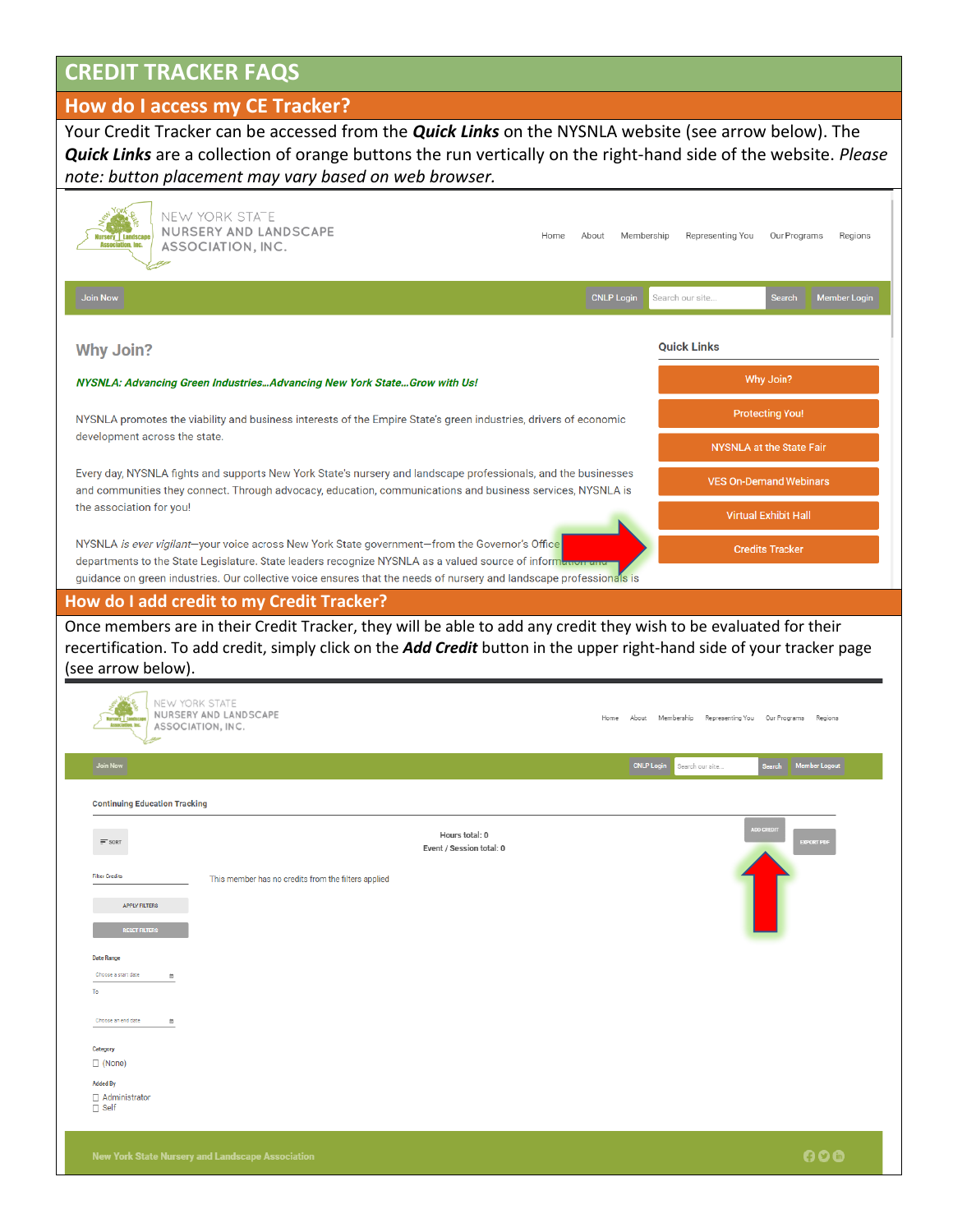The pop-up screen below will appear to add all credit information. Members are required to list the following fields within the pop-up:

- **Event Name –** Title of the Course, program, event, etc.
- **Credit Hours –** Total number of credit hours received.
- Location Where the event/session took place (i.e., institution, online, etc.)
- **Instructor –** Who presented the information at the event/session.
- **Date Range –** If this was a one-day event, put the same date in both fields.
- **Category –** Please select who offered the credit from the available list.
- **Description –** A brief description of the event/session.

**\*Please Note:** The *Expiration Date* field is an optional field.

**Credit submissions that do not indicate all required information below will not be reviewed for recertification.** 

Once members have filled out *all required information***,** they must save their credit information by pressing the save button in the lower right-hand corner of the pop-up (see arrow below).

| Event / Session Name *            |   | Date Range *                                                           |
|-----------------------------------|---|------------------------------------------------------------------------|
| <b>Foundations of Landscaping</b> |   | 11/12/2021<br>11/14/2021<br>曲                                          |
| <b>Credit Hours</b>               |   | Category                                                               |
| 5.0                               |   | <b>CNLP</b>                                                            |
| <b>Location</b>                   |   | <b>Description</b>                                                     |
| <b>Treehouse Institute</b>        |   |                                                                        |
| <b>Instructor</b>                 |   | A basic 101 course that outlines the key<br>components of landscaping. |
| Dr. Eve R. Green                  |   |                                                                        |
| <b>Expiration Date</b>            |   |                                                                        |
|                                   | 茴 |                                                                        |
|                                   |   |                                                                        |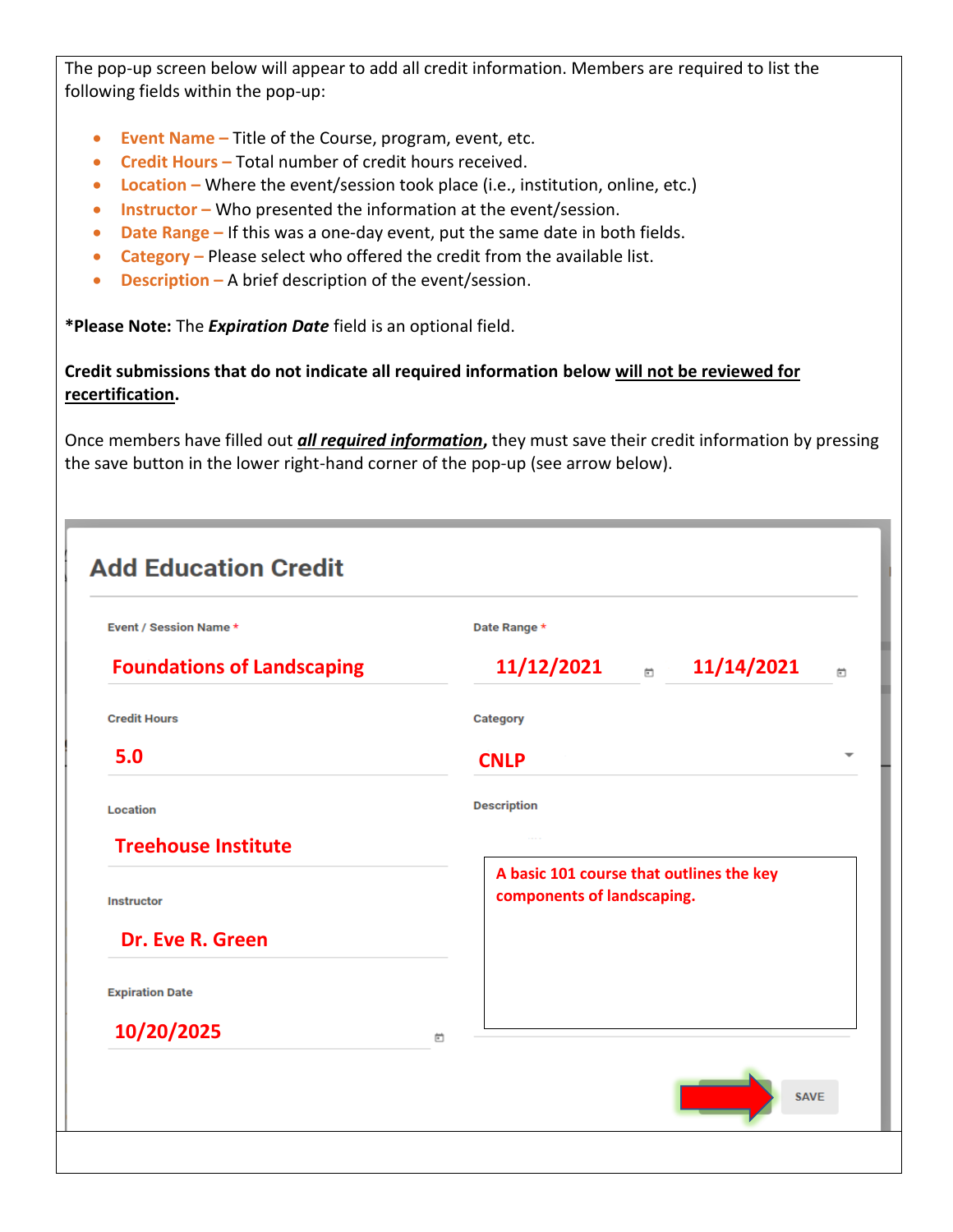## **How do I know if my credit was added properly?**

Once members save their added credit, they will see it will load to the main page of their tracker (see arrow 1 below). All credit shown in the tracker is *sorted by date*, so members may need to scroll to see added credit. Members can change how their tracker is sorted by selecting the *Sort* button on the upper right-hand side of the screen (see arrow 2 below).

| NEW YORK STATE<br>NURSERY AND LANDSCAPE<br>ASSOCIATION, INC.                                            | About Membership<br>Representing You Our Programs<br>Home                                                                                                | Regions                        |
|---------------------------------------------------------------------------------------------------------|----------------------------------------------------------------------------------------------------------------------------------------------------------|--------------------------------|
| <b>Join Now</b>                                                                                         | <b>CNLP Login</b><br>Search our site                                                                                                                     | <b>Member Logout</b><br>Search |
| <b>Continuing Education Tracking</b>                                                                    |                                                                                                                                                          |                                |
| anime<br>$=$ sont<br>Category<br><b>Added By</b><br><b>Filter Credits</b>                               | $11/12/2021 - 11/14/2021$<br><b>FOUNDATIONS OF LANSCAPING</b><br>5.0<br><b>CNLP</b><br>1<br><b>MEMBER</b>                                                | <b>EXPORT PDF</b>              |
| Location<br>Instructor<br><b>APPLY FILTERS</b><br>Expiration<br>Certificate<br><b>RESET FILTERS</b>     | <b>TREEHOUSE INSTITUTE</b><br><b>DR. EVE R. GREEN</b><br>10/20/2025                                                                                      |                                |
| <b>Description</b><br><b>Date Range</b><br>$-$<br>Choose a start date<br>$\mathfrak{m}$                 | A basic 101 course that outlines the key components of landscaping.<br><b>UPLOAD CERTIFICATE</b>                                                         |                                |
| <b>Date Range</b><br>To<br><b>Event / Session</b><br><b>Mours</b><br>Choose an end date<br>$\mathbb{R}$ | 11/15/2020-11/16/2020<br>Organic vs. Inorganic Fertilizers. Landscaping decisions.<br>4.0                                                                |                                |
| Category<br><b>Added By</b><br>Category<br>Location<br>$\Box$ (None)<br>Instructor                      | New York State Department of Environmental Conservation (DEC) Commercial Pesticide Applicator Certification credits<br><b>MEMBER</b><br>DR. HERB I. CIDE |                                |
| Expiration<br><b>Added By</b><br>Certificate<br>$\Box$ Administrator<br>$\Box$ Self<br>Description      | <b>NONE</b><br><b>REPLACE</b><br>DOWNLOAD<br>YOUR DESCRIPTION WILL BE HERE!                                                                              |                                |
| <b>New York State Nursery and Landscape Association</b>                                                 |                                                                                                                                                          | 000                            |
| How do I upload documentation to my credit entires?                                                     |                                                                                                                                                          |                                |

Members can upload a certificate/documentation for any credit hours added to their tracker. Each credit addition will have an *Upload Certificate* button located at the bottom of the credit section (see arrow 1 below). If there are multiple pages of documentation to upload, we recommend combining files and saving under the event name to upload. Members can always download or replace any certificate they have uploaded into the tracker (See arrow 2 below).

| <b>Join Now</b>                      |                                    | <b>Member Logout</b><br><b>CNLP Login</b><br>Search our site<br><b>Search</b>                               |
|--------------------------------------|------------------------------------|-------------------------------------------------------------------------------------------------------------|
| <b>Continuing Education Tracking</b> |                                    |                                                                                                             |
|                                      |                                    | Hours total: 0                                                                                              |
| $\equiv$ SORT                        |                                    | <b>EXPORT PDF</b><br>Event / Session total: 0                                                               |
|                                      | <b>Date Range</b>                  | $11/12/2021 - 11/14/2021$                                                                                   |
| <b>Filter Credits</b>                | <b>Event / Session</b>             | <b>FOUNDATIONS OF LANSCAPING</b>                                                                            |
|                                      | <b>Hours</b>                       | 5.0                                                                                                         |
|                                      | Category                           | <b>CNLP</b>                                                                                                 |
| <b>APPLY FILTERS</b>                 | <b>Added By</b>                    | <b>MEMBER</b>                                                                                               |
|                                      | Location                           | <b>TREEHOUSE INSTITUTE</b>                                                                                  |
| <b>RESET FILTERS</b>                 | Instructor                         | <b>DR. EVE R. GREEN</b>                                                                                     |
|                                      | Expiration                         | 10/20/2025                                                                                                  |
| <b>Date Range</b>                    | Certificate                        | DOWNLOAD                                                                                                    |
| Choose a start date<br>首             | Description                        | A pasic 101 course that outlines the key components of landscaping.                                         |
| To                                   | <b>UPLOAD CERTIFICATE</b><br>EDIT. | 1                                                                                                           |
| Choose an end date<br>目              | <b>Date Range</b>                  | 11/15/2020 - 11/16/2020                                                                                     |
|                                      | <b>Event / Session</b>             | Organic vs. Inorganic Fertilizers. Landscaping decisions.                                                   |
| Category                             | Hours                              | 4.0                                                                                                         |
| $\Box$ (None)                        | Category                           | New York State Department of Environmental Conservation (DEC) Commercial Pesticide Applicator Certification |
|                                      | <b>Added By</b>                    | <b>MEMBER</b>                                                                                               |
| <b>Added By</b>                      | Location                           |                                                                                                             |
| □ Administrator                      | Instructor                         | DR. HERB I. CIDE                                                                                            |
| $\Box$ Self                          | <b>Expiration</b>                  | <b>NONE</b>                                                                                                 |
|                                      | Certificate                        | $\overline{2}$<br><b>DOWNLOAD</b><br><b>REPLACE</b>                                                         |
|                                      | <b>Description</b>                 | YOUR DESCRIPTION WILL BE HERE!                                                                              |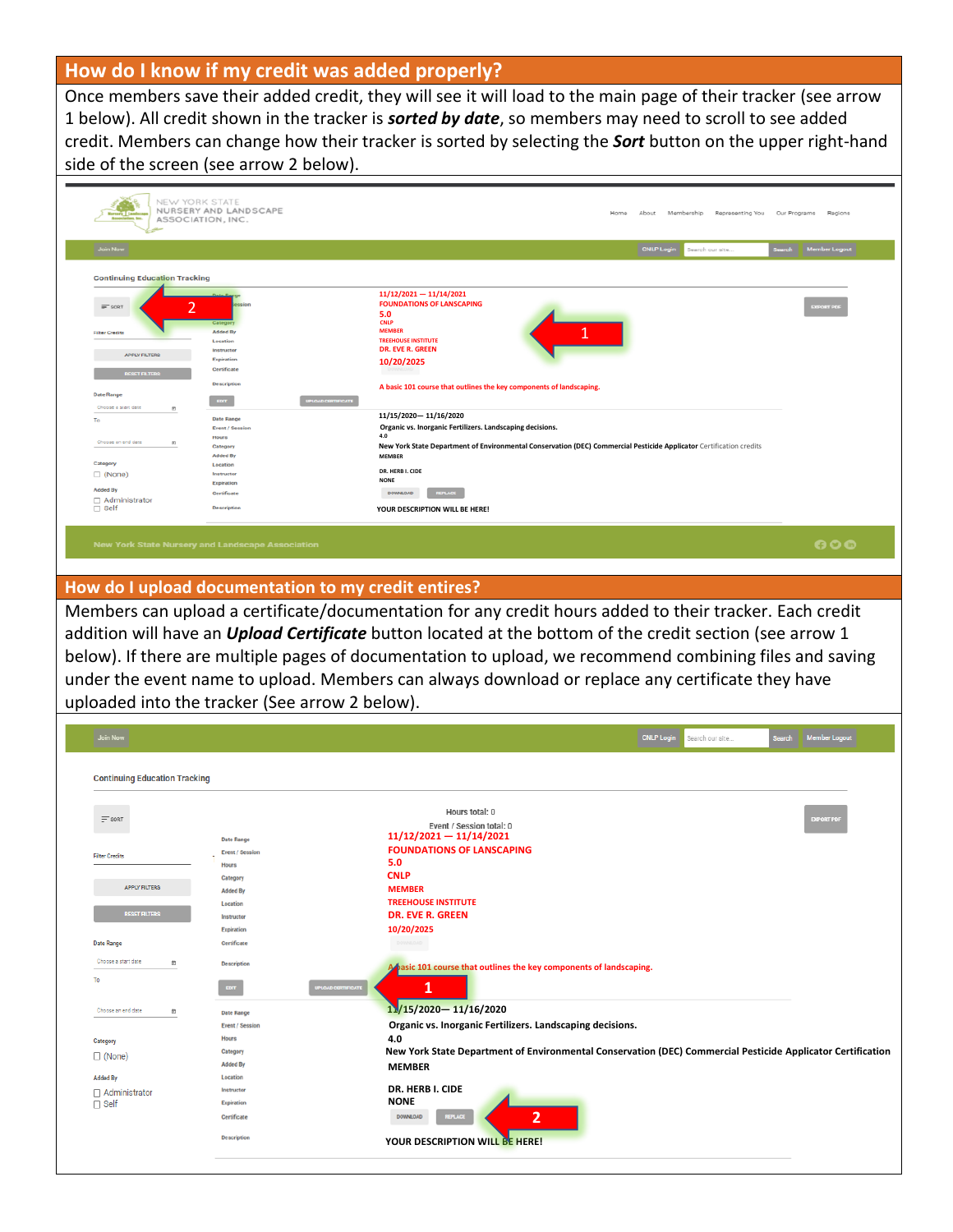### **How do I know how many credit hours I have earned?**

Members can export a PDF of all credit hours listed within their tracker at any time. An *Export PDF* button can be found in the upper right-hand corner of your main tracker page (See arrow 1). The total number of credit hours and event/sessions will also be listed at the top of the main track page (See arrow 2). Please note:

- **Hours Total:** Refers to the **credit hours** that are currently in the tracker. For example: Below there are 9.0 credit hours in this tracker.
- **Event/Session Total:** Refers to the **number of credit additions** made in the tracker. For example: Below there are 2 Event/Sessions in this tracker.

| <b>Join Now</b>                                                                                             |                                                                                                                                            | <b>Member Logout</b><br><b>CNLP Login</b><br>Search our site<br>Search                                                                                                                                                                                          |  |  |  |  |  |  |  |
|-------------------------------------------------------------------------------------------------------------|--------------------------------------------------------------------------------------------------------------------------------------------|-----------------------------------------------------------------------------------------------------------------------------------------------------------------------------------------------------------------------------------------------------------------|--|--|--|--|--|--|--|
| <b>Continuing Education Tracking</b>                                                                        |                                                                                                                                            |                                                                                                                                                                                                                                                                 |  |  |  |  |  |  |  |
| $\equiv$ SORT<br><b>Filter Credits</b><br><b>APPLY FILTERS</b><br><b>RESET FILTERS</b><br><b>Date Range</b> | <b>Date Range</b><br><b>Event / Session</b><br>Hours<br>Category<br><b>Added By</b><br>Location<br>Instructor<br>Expiration<br>Certificate | Hours total: 9<br>2<br><b>EXPORT PDF</b><br>Event / Session total: 2<br>$11/12/2021 - 11/14/2021$<br><b>FOUNDATIONS OF LANSCAPING</b><br>5.0<br><b>CNLP</b><br><b>MEMBER</b><br><b>TREEHOUSE INSTITUTE</b><br><b>DR. EVE R. GREEN</b><br>10/20/2025<br>DOWNLOAD |  |  |  |  |  |  |  |
| Choose a start date<br>筒<br>To                                                                              | <b>Description</b><br><b>UPLOAD CERTIFICATE</b><br>EDIT                                                                                    | A basic 101 course that outlines the key components of landscaping.                                                                                                                                                                                             |  |  |  |  |  |  |  |
| Choose an end date<br>筒<br>Category<br>$\Box$ (None)<br><b>Added By</b><br>□ Administrator<br>$\Box$ Self   | <b>Date Range</b><br><b>Event / Session</b><br>Hours<br>Category<br><b>Added By</b><br>Location<br>Instructor<br>Expiration                | 11/15/2020-11/16/2020<br>Organic vs. Inorganic Fertilizers. Landscaping decisions.<br>4.0<br>New York State Department of Environmental Conservation (DEC) Commercial Pesticide Applicator Certification<br><b>MEMBER</b><br>DR. HERB I. CIDE<br><b>NONE</b>    |  |  |  |  |  |  |  |
|                                                                                                             | Certificate<br><b>Description</b>                                                                                                          | <b>DOWNLOAD</b><br><b>REPLACE</b><br>YOUR DESCRIPTION WILL BE HERE!                                                                                                                                                                                             |  |  |  |  |  |  |  |

#### **How can I see how many credits I have earned in a particular category?**

Members can filter their credit hours by category, date range and how their credit was added to the tracker. The left-hand side of the main tracker page allows members to apply a filter, reset filters and sort what is showing on the main page.

*To apply a category filter*, member should reference the *Category* section *(see arrow 1 below). C*heck which credit category you wish to view credit hours for and click the apply filter button (See arrow 2 below).

*To apply a date range filter*, members should reference the *Date Range* section (see arrow 3). Input the dates you wish to filter for credit hours and click apply filter (see arrow 2 below).

*To apply a filter of who added the credit***,** members should reference the *Added By* section. There are two options in this area (see arrow 4):

- **Self** refers to any credit the member has manually added to the tracker.
- **Admin** refers to any credit the NYSNLA Administrator has added to the tracker.

Check which option you wish to view credit hours for and click the apply filter button (See arrow 2 below).